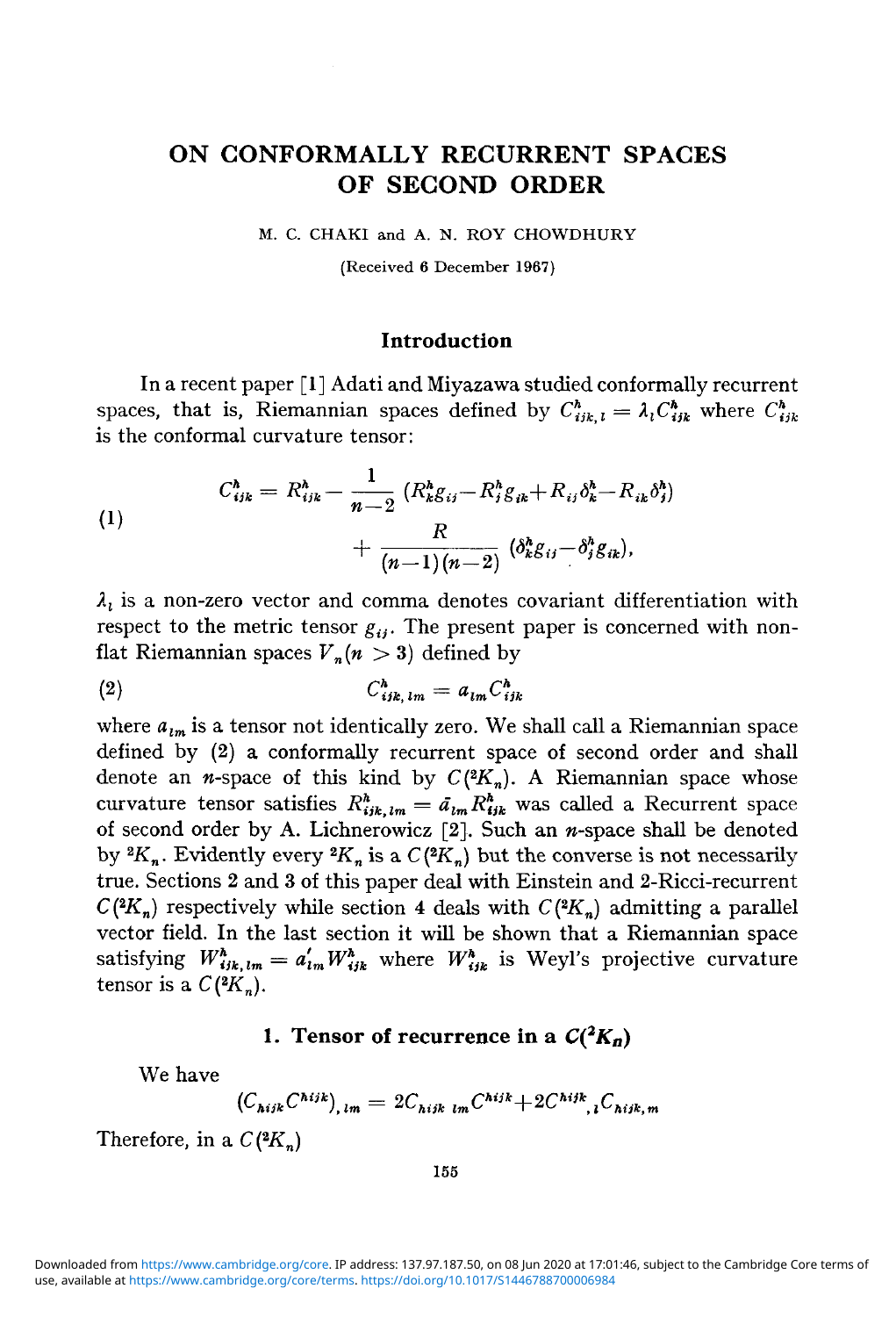$$
(C_{\text{N}ijk}C^{\text{N}ijk})_{,lm} = 2a_{lm}C_{\text{N}ijk}C^{\text{N}ijk} + 2C^{\text{N}ijk}, {}_{l}C_{\text{N}ijk,m}
$$

Hence

$$
2(a_{lm} - a_{ml})C_{hijk}C^{hijk} = 0
$$

So either

- (i)  $C_{hijk}C^{hijk} = 0$  or
- (ii)  $a_{lm} = a_{ml}$

If the space is of positive definite metric and not conformally flat, then (i) cannot hold and therefore  $a_{lm}$  is symmetric.

Again, if in a  $C(^{2}K_n)$ ,  $R_{ij} = 0$ , then from (1) and (2) it follows that  $R_{ijk,lm}^h = a_{lm} R_{ijk}^h$ , that is, the space is a  ${}^2K_n$ . It is already known that for a  ${}^2K_n$  the tensor of recurrence is symmetric. Hence if for a  $C({}^2K_n)$ ,  $R_{ij}=0$ , then its tensor of recurrence is symmetric. We can therefore state the following theorems:

THEOREM *1. If a C(<sup>2</sup> Kn) with positive definite metric is not conformally flat, then its tensor of recurrence is symmetric.*

THEOREM 2. If for a  $C(^{2}K_n)$  the Ricci tensor is a zero tensor, then its *tensor of recurrence is symmetric.*

### 2. Einstein  $C(^2K_n)$

If a  $C(^{2}K_{n})$  is an Einstein space, defined by  $R_{ij} = (R/n)g_{ij}$ , then (2.1)  $R_{ii,m} = 0$ 

Let us suppose that an Einstein  $C(^2K_n)$  is a  ${}^2K_n$ . Then  $R^h_{ijk,lm} = d_{lm}R^h_{ijk}$ for a non-zero tensor  $d_{lm}$ . Consequently  $R_{ij,lm} = d_{lm} R_{ij}$ . Therefore in virtue of (2.1)  $R_{ij} = 0$ , because  $d_{lm} \neq 0$ . Hence  $R = 0$ .

Again, if in an Einstein  $C(^{2}K_{n})$ ,  $R=0$  then  $R_{ij}=0$  and therefore the space is a  ${}^{\mathbf{2}}\!K_n$ . In an Einstein  $C({}^{\mathbf{2}}\!K_n)$  of zero scalar curvature

$$
(2.2) \t\t R_{ijk,lm}^h = a_{lm} R_{ijk}^h
$$

Making use of (2.2) and the Bianchi identity we get

(2.3) 
$$
a_{lm} R_{ijk}^{\hbar} + a_{jm} R_{ikl}^{\hbar} + a_{km} R_{ilj}^{\hbar} = 0
$$

Multiplying (2.3) by  $a_t^l$  where  $a_t^l = g^{l \cdot p} a_{\nu l}$  we have

(2.4) 
$$
a_t^l a_{lm} R_{ijk}^h + a_t^l a_{jm} R_{ikl}^h + a_t^l a_{km} R_{ilj}^h = 0
$$

 $R_{ij} = 0$  implies  $a_{hm} R_{ijk}^h = 0$  by contracting *h* and *k* in (2.3). Hence  $a^i P^h = 0$ . Using this (2.4) podings to  $a^i S^h = 0$ . Since the grass is  $a_i^t{}_m^t R_{ki}^p = 0$ . Using this (2.4) reduces to  $a_i^t a_{lm} R_{ijk}^h = 0$ . Since the space is not flat,  $a_i^{\dagger} a_{i m} = 0$ . Thus we have the following theorems: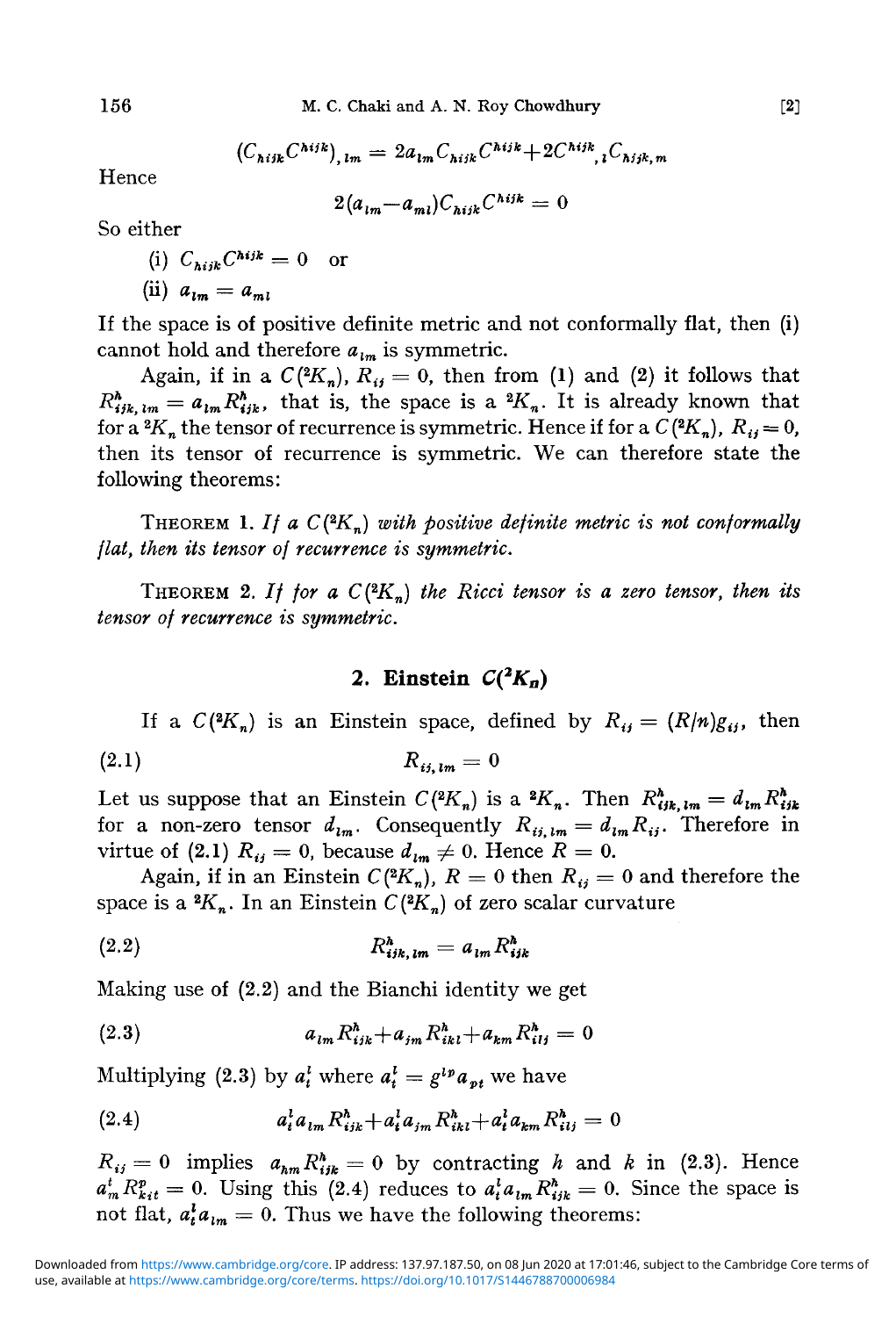THEOREM 3. *A necessary and sufficient condition that an Einstein*  $C(^{2}K_{n})$  may be a  $^{2}K_{n}$  is that its scalar curvature is zero.

THEOREM 4. In an Einstein  $C({}^2K_n)$  of zero scalar curvature  $a_i^l a_{lm} = 0$ . We now consider an Einstein  $C(2K_n)$  of non-zero scalar curvature. From  $(2.1)$  as well as  $(1)$  and  $(2)$  we have

$$
(2.5) \t\t R_{hijk,lm} = a_{lm} T_{hijk}
$$

where

$$
T_{\text{hijk}} = R_{\text{hijk}} - \frac{R}{n(n-1)} (g_{\text{hik}}g_{\text{ij}} - g_{\text{hj}}g_{\text{ik}})
$$

Using (2.5) Walker's Lemma 1 [3], namely

$$
(2.6) \qquad R_{hijk,lm} - R_{hijk,ml} + R_{jklm,hi} - R_{jklm,ih} + R_{lmhi,jk} - R_{lmhi,kj} = 0
$$

reduces to

(2.7) 
$$
b_{lm}T_{hijk} + b_{hi}T_{jklm} + b_{jk}T_{lmhi} = 0
$$

where

$$
(2.8) \t\t b_{lm} = a_{lm} - a_{ml}.
$$

Since  $T_{\text{high}} = T_{\text{jkhi}}$ , by Walker's Lemma 2 [3] we have from (2.7) either  $b_{lm} = 0$  or  $T_{hiik} = 0$ . Hence we have the following theorem:

THEOREM *5. If a C (2 Kn) is an Einstein space of non-zero scalar curvature, then either its tensor of recurrence is symmetric or it is a space of constant curvature.*

### 3. 2-Ricci-recurrent  $C(^2K_B)$

In a previous paper [4] we called a non-flat Riemannian space a Ricci-recurrent space of second order, or briefly a 2-Ricci-recurrent space if its Ricci tensor satisfies

$$
(3.1) \t\t R_{ij,kl} = a_{kl}^* R_{ij}
$$

and  $R_{ij} \neq 0$  for a non-zero tensor  $a_{kl}^*$ .

We put

(3.2) 
$$
\Pi_{ij} = \frac{1}{n-2} \left[ R_{ij} - \frac{R}{2(n-1)} g_{ij} \right]
$$

and

$$
(3.3) \tD_{ijk}^h = \Pi_k^h g_{ij} - \Pi_j^h g_{ik} + \Pi_{ij} \delta_k^h - \Pi_{ik} \delta_j^h
$$

where 
$$
\Pi_k^h = g^{ht} \Pi_{tk}
$$
. Then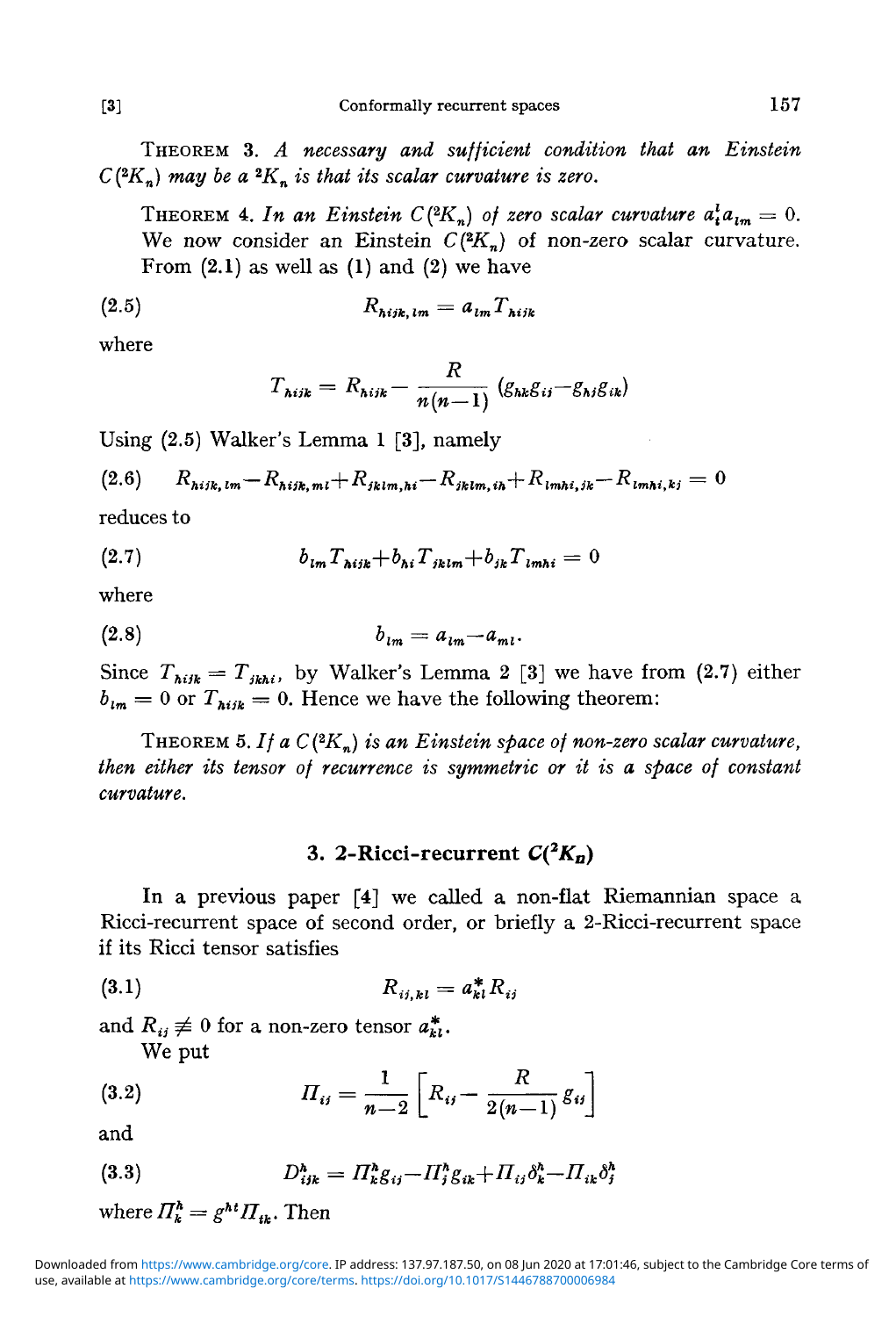158 M. C. Chaki and A. N. Roy Chowdhury [4]

$$
(3.4) \tC_{ijk}^h = R_{ijk}^h - D_{ijk}^h
$$

Moreover,

(3.5) 
$$
\Pi = g^{ij} \Pi_{ij} = \frac{R}{2(n-1)}
$$

and

$$
D_{hijk} = -D_{i hjk} = -D_{hikj} = D_{jkhi}
$$

where  $D_{hijk} = g_{hl} D^t_{ijk}$ . Let us suppose that  $\Pi_{ij}$  is a non-zero tensor satisfying

(3-6) //,,- M = a\*/7t,.

where  $a_{kl}^*$  is a non-zero tensor. Then  $\Pi_{,kl} = a_{kl}^* \Pi$  or,

$$
(3.7) \t\t R_{,kl} = a_{kl}^* R
$$

From (3.2) we have

$$
\Pi_{ii,kl} = \frac{1}{n-2} \left[ R_{ii,kl} - \frac{R_{,kl}}{2(n-1)} g_{ii} \right]
$$

Therefore

$$
\frac{1}{n-2} R_{ii,ki} = a_{ki}^* \left[ \Pi_{ij} + \frac{R}{2(n-1)(n-2)} g_{ij} \right] = a_{ki}^* \frac{1}{n-2} R_{ij}
$$

Hence

(3.8) 
$$
R_{ij,kl} = a_{kl}^* R_{ij}
$$

Conversely, if (3.8) holds, then

$$
\Pi_{ij,kl} = a_{kl}^* \Pi_{ij}
$$

We can therefore state the following lemma:

LEMMA. If in a Riemannian space, the tensor  $\Pi_{ij}$ , defined by (3.2), *is a non-zero tensor, then the space is 2-Ricci-recurrent if and only if*  $\Pi_{ij,kl} = a_{kl}^* \Pi_{ij}$  for a non-zero tensor  $a_{kl}^*$ .

We now suppose that in a  $C(^{2}K_{n})$ , (3.6) holds. Differentiating (3.3) covariantly we have

$$
D_{ijk,lm}^h = \Pi_{k,lm}^h g_{ij} - \Pi_{j,lm}^h g_{ik} + \Pi_{ij,lm} \delta_k^h - \Pi_{ik,lm} \delta_j^h
$$

Using (3.6) we get

 $(3.9)$ 

$$
D_{ijk,lm}^h = a_{lm}^* D_{ijk}^h.
$$

From (3.4) we have

$$
R_{ijk,lm}^{h} = C_{ijk,lm}^{h} + D_{ijk,lm}^{h}
$$
  
=  $a_{lm}C_{ijk}^{h} + a_{im}^{*}D_{ijk}^{h}$ .

use, available at <https://www.cambridge.org/core/terms>.<https://doi.org/10.1017/S1446788700006984> Downloaded from [https://www.cambridge.org/core.](https://www.cambridge.org/core) IP address: 137.97.187.50, on 08 Jun 2020 at 17:01:46, subject to the Cambridge Core terms of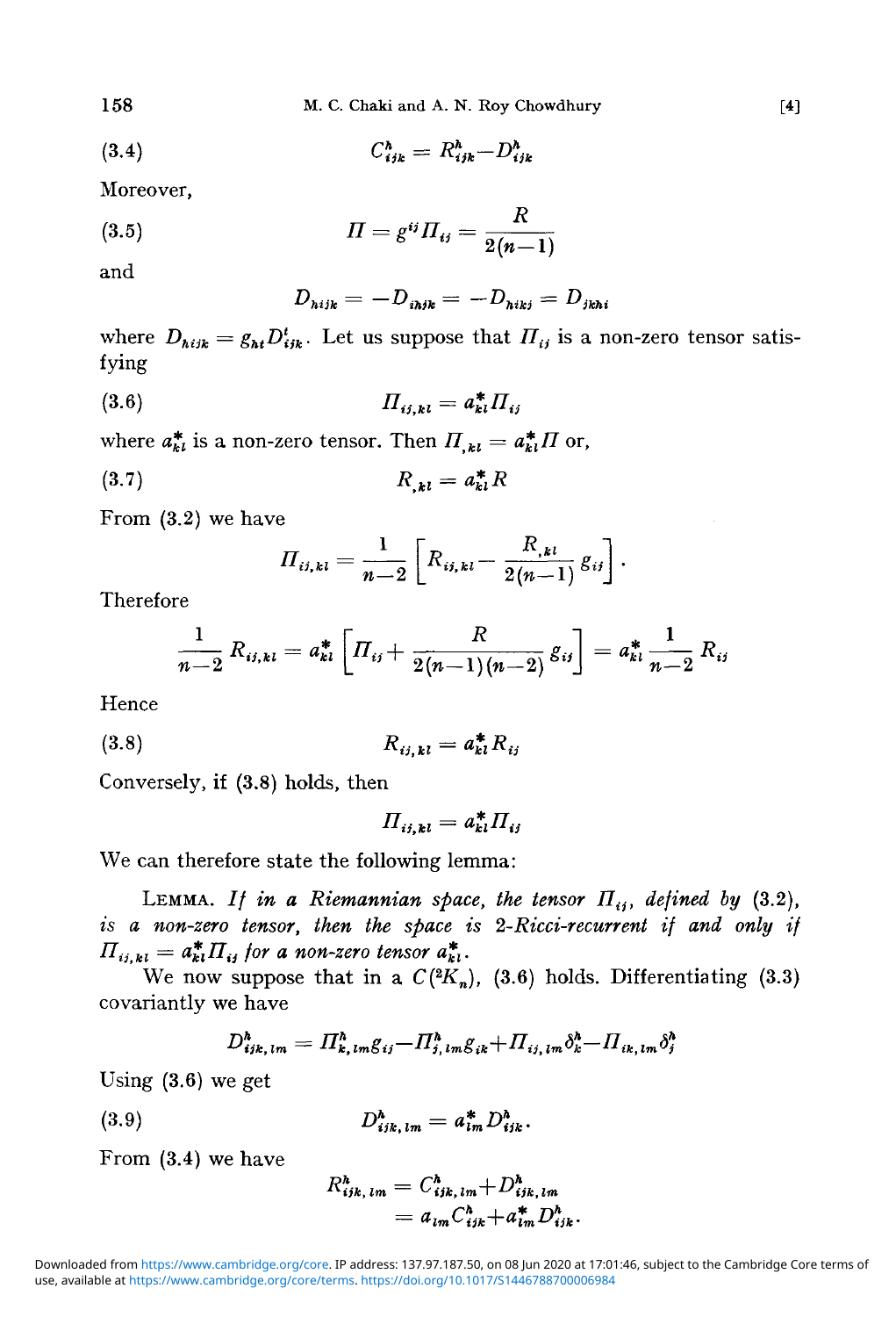**Therefore** 

(3.10) 
$$
R_{hijk,lm} - R_{hijk,ml} = b_{lm} C_{hijk} + c'_{lm} D_{hijk}
$$

where  $b_{lm}$  is given by (2.8) and  $c'_{lm} = a^*_{lm} - a^*_{ml}$ . Now using (3.10) Walker's lemma (2.6) can be written as

(3.11) 
$$
b_{lm}C_{hijk}+b_{hi}C_{jklm}+b_{jk}C_{lmhi}+c'_{lm}D_{hijk} +c'_{hl}D_{lmhi} = 0.
$$

Let us suppose that  $a_{lm}$  is symmetric. Then  $b_{lm} = 0$ . Hence (3.11) reduces to

(3.12) 
$$
c'_{im} D_{hijk} + c'_{hi} D_{jklm} + c'_{jk} D_{lmhi} = 0.
$$

Since

$$
C_{ij} = 0, \quad \Pi_{ij} = \frac{1}{n-2} \left[ D_{ij} - \frac{D}{2(n-1)} g_{ij} \right].
$$

Hence  $\Pi_{ij} \neq 0$  implies  $D_{ijkl} \neq 0$ . Also  $D_{hijk} = D_{jkh}$ . Hence applying Walker's Lemma 2 to (3.12) we have  $c'_{lm} = 0$ . Hence  $a^*_{lm}$  is symmetric. Next, we suppose that  $a^*_{lm}$  is symmetric. Then  $c'_{lm} = 0$  and it follows from (3.11) that

(3.13) 
$$
b_{lm}C_{hijk}+b_{hi}C_{jklm}+b_{jk}C_{lmhi}=0.
$$

Hence if  $C_{hijk} \neq 0$ , it follows from (3.13) that  $b_{lm} = 0$  whence  $a_{lm}$  is symmetric.

We can therefore state the following theorems:

THEOREM 6. If a  $C(^{2}K_n)$  which is not conformally flat is a 2-Ricci*recurrent space, then its tensor of recurrence is symmetric if and only if the tensor of 2-Ricci-recurrence is symmetric.*

THEOREM 7. If a  $C(^2K_n)$  is a 2-Ricci-recurrent space, then the tensor of 2-Ricci-recurrence is symmetric if the tensor of recurrence of  $C(^2K_n)$  is so.

# **4.** *C(<sup>2</sup> Ka)* **admitting a parallel vector field**

Let us assume that there exists a parallel vector field  $v^i$  in a  $C(^2K_n)$ . Then  $v^i_{\ j, l} = 0$ . Therefore  $v^i_{\ j, l m} - v^i_{\ j, m} = 0$ . Hence using the Ricci identity and the Bianchi identity we have

$$
v^{t} R_{t l m}^{\hbar} = 0, \t v^{t} R_{t l} = 0
$$
  

$$
v^{t} R_{t l m, n}^{\hbar} = 0, \t v^{t} R_{t l, n} = 0.
$$

Therefore,

(4.1) 
$$
v^t R_{ijk, t}^h = 0, \qquad v^t R_{ij, t} = 0, \qquad v^t R_{, t} = 0.
$$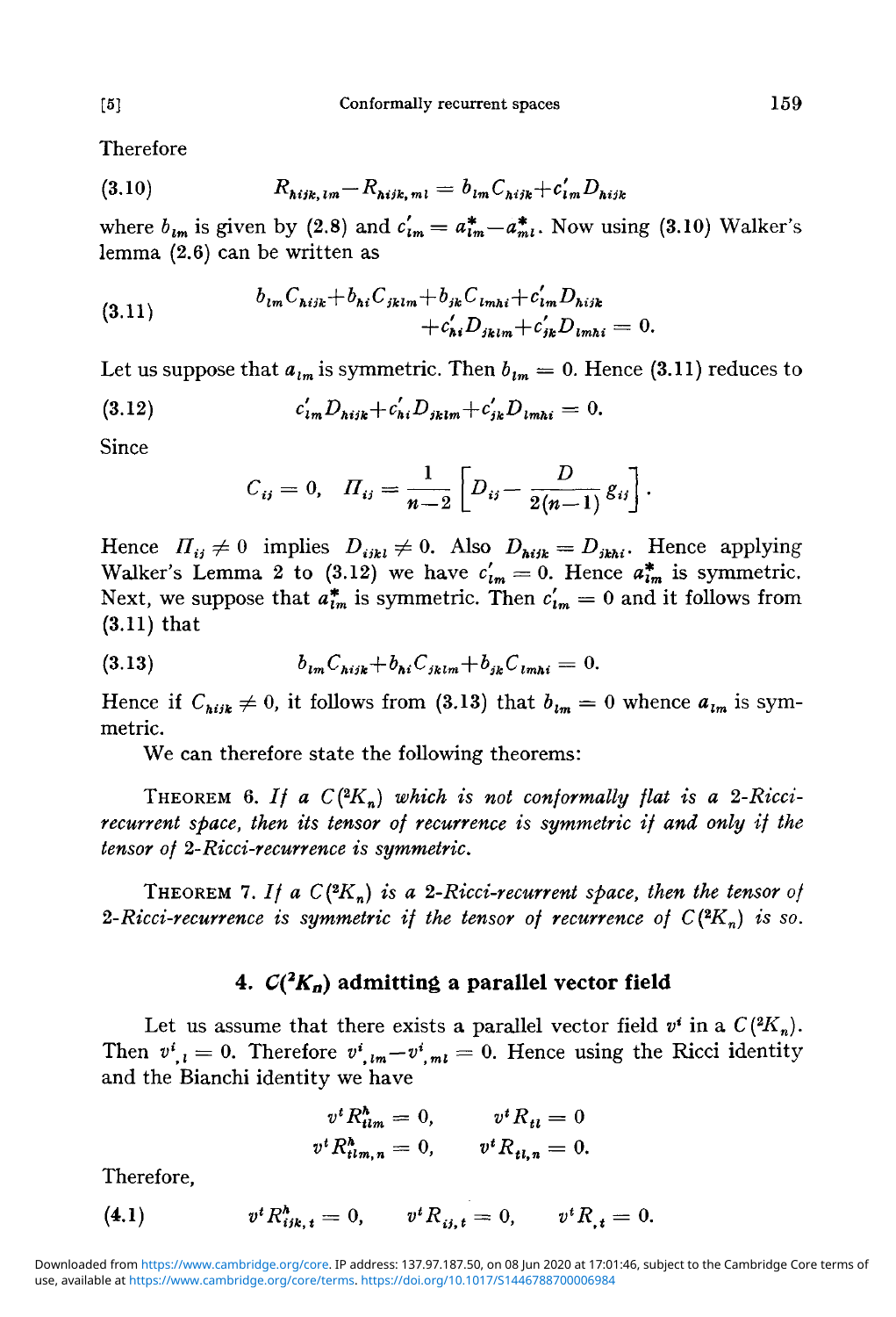From (2) we have  $v^l C^h_{ijk,lm} = v^l a_{lm} C^h_{ijk}$  or,

$$
v^{l}\left[R_{ijk,lm}^{h} - \frac{1}{n-2}\left(R_{k,lm}^{h}g_{ij} - R_{j,lm}^{h}g_{ik} + R_{ij,lm}\delta_{k}^{h} - R_{ik,lm}\delta_{j}^{h}\right) + \frac{1}{(n-1)(n-2)}R_{im}(\delta_{k}^{h}g_{ij} - \delta_{j}^{h}g_{ik})\right] = v^{l}a_{lm}C_{ijk}^{h}.
$$

Using (4.1) the left hand side of (4.2) reduces to zero. Hence  $v^{\dagger} a_{\iota m} C^{\hbar}_{ijk} = 0$ . Thus we have the following theorem:

THEOREM 8. If a  $C(^2K_n)$  admits a parallel vector field  $v^i$ , then either the *space is conformally flat or*  $v^{\dagger}a_{\iota m} = 0$ .

#### **5. Projective recurrent spaces of second order**

A. Riemannian space  $V_n$  ( $n \geq 3$ ) satisfying

$$
(5.1) \t W_{ijk,lm}^h = a'_{lm} W_{ijk}^h
$$

for a non-zero tensor  $a'_{lm}$  where  $W^h_{ijk}$  is Weyl's projective curvature tensor

(5.2) 
$$
W_{ijk}^h = R_{ijk}^h - \frac{1}{n-1} \left( \delta_k^h R_{ij} - \delta_j^h R_{ik} \right)
$$

shall be called a projective recurrent space of second order.

From (5.2) we have

(5.3) 
$$
W_{ijk,lm}^h = R_{ijk,lm}^h - \frac{1}{n-1} \left( \delta_k^h R_{ij,lm} - \delta_j^h R_{ik,lm} \right).
$$

Substituting  $(5.2)$  and  $(5.3)$  in  $(5.1)$  we get

$$
R_{ijk,lm}^{\hbar} - \frac{1}{n-1} \left( \delta_k^{\hbar} R_{ij,lm} - \delta_j^{\hbar} R_{ik,lm} \right)
$$
  
=  $a'_{lm} \left[ R_{ijk}^{\hbar} - \frac{1}{n-1} \left( \delta_k^{\hbar} R_{ij} - \delta_j^{\hbar} R_{ik} \right) \right].$ 

Therefore,

(5.5) 
$$
R_{k,lm}^h = a'_{lm} R_k^h + \frac{1}{n} (R_{,lm} - a'_{lm} R) \delta_k^h
$$

and

(5.6) 
$$
R_{ij,lm} = a'_{lm} R_{ij} + \frac{1}{n} (R_{,lm} - a'_{lm} R)g_{ij}.
$$

use, available at <https://www.cambridge.org/core/terms>.<https://doi.org/10.1017/S1446788700006984> Downloaded from [https://www.cambridge.org/core.](https://www.cambridge.org/core) IP address: 137.97.187.50, on 08 Jun 2020 at 17:01:46, subject to the Cambridge Core terms of